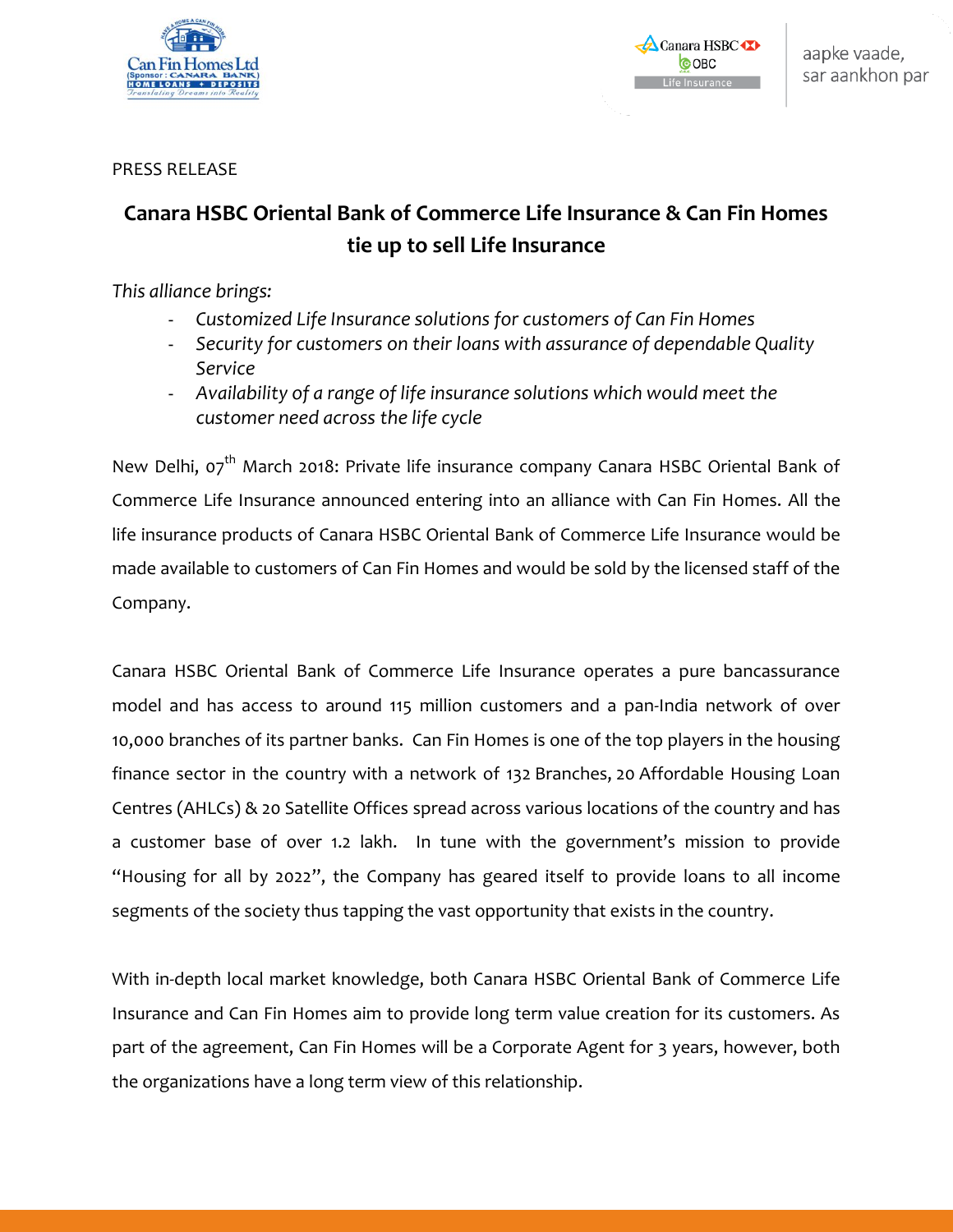

Canara HSBC Oriental Bank of Commerce Life Insurance has bouquet of products catering to multiple customer needs spanning across retirement accumulation and guaranteed lifetime income, savings for child education, comprehensive protection through online and offline plans, savings for multiple needs through guaranteed endowment and customized investment solution for high net worth individuals.

As a one stop solution to meet the needs of Can Fin customers, Canara HSBC Oriental Bank of Commerce Life Insurance also offers Group Secure plan (for protecting the loan which customer has availed) that allows the customers to fulfill their dreams while their loved ones remain protected from the liability.

Announcing the tie up, **Mr. Anuj Mathur, Chief Executive Officer, Canara HSBC Oriental Bank of Commerce Life Insurance Company Limited** said, "*We are delighted to announce our Company's distribution tie up with Can Fin Homes, which is a well known name in the housing finance sector in the country. Life insurance is part of wider portfolio of financial products that a person needs to manage their lifestyle and thus protecting their financial future. As a Company, our aim is to provide customers with a range of life insurance products backed by excellent customer service. Together both the Companies will bring in convenience for customers with assurance of quality service."*

**Mr. S K Hota, Managing Director & Chief Executive Officer, Can Fin Homes** said, "*We are happy to join hands with Canara HSBC Oriental Bank of Commerce Life Insurance for bringing in best-in-class life insurance products for our customers. Meeting customer needs and delivering value is of utmost importance to us. With this tie up, our customers will get access to a bouquet of life insurance products that will help indemnify their loan liability in case of an unfortunate eventuality. Availing of Life Insurance solution would safeguard and secure the future of the customer's family and hence in the context, the tie up is extremely important from a customer value perspective.*"